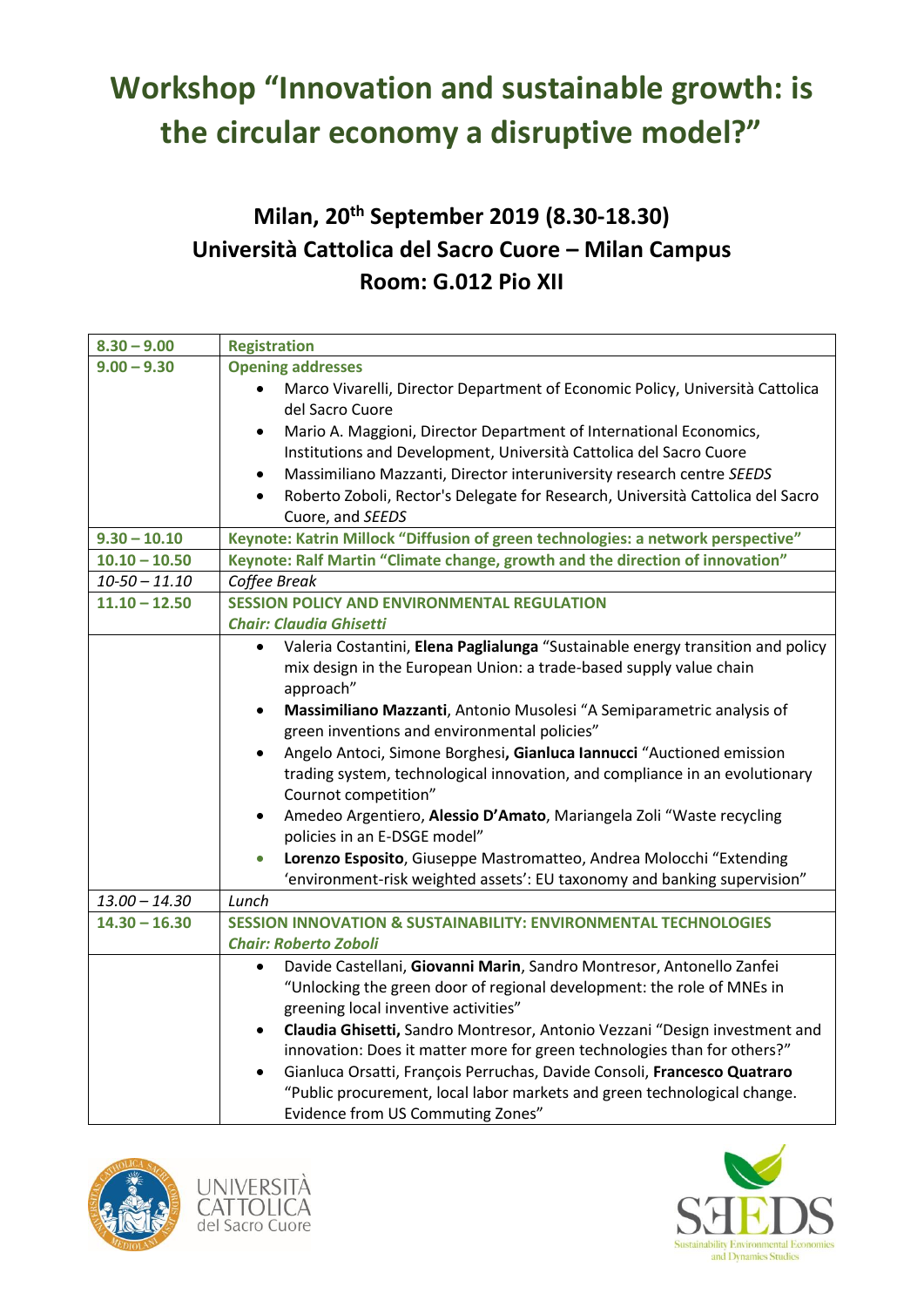|                 | Nicoletta Corrocher, Maria Luisa Mancusi "International collaboration in<br>$\bullet$                              |  |
|-----------------|--------------------------------------------------------------------------------------------------------------------|--|
|                 | green energy technologies: Empirical evidence on OECD and BRIIC countries"                                         |  |
|                 | Gloria Cicerone, Alessandra Faggian, Sandro Montresor, Francesco                                                   |  |
|                 | Rentocchini "Harnessing artificial intelligence for regional eco-innovation: a                                     |  |
|                 | patent-based analysis of European regions"                                                                         |  |
|                 | Vito Amendolagine, Rasmus Lema, Roberta Rabellotti "Green FDI and green                                            |  |
|                 | technologies: an empirical investigation"                                                                          |  |
| $16.30 - 16.50$ | Coffee break                                                                                                       |  |
| $16.50 - 18.30$ | <b>SESSION CIRCULAR ECONOMY: CONCEPTS AND DEFINITIONS</b>                                                          |  |
|                 | <b>Chair: Massimiliano Mazzanti</b>                                                                                |  |
|                 | <b>Tommaso Calzolari, Andrea Genovese "A Review of the Circular Economy</b><br>$\bullet$<br>state-of-the-practice" |  |
|                 | Almona Tani, Valentina Elena Tartiu, Piergiuseppe Morone "Dynamics of<br>$\bullet$                                 |  |
|                 | knowledge flows in the Circular Economy"                                                                           |  |
|                 | Dario Cottafava, Grazia Sveva Ascione, Ilaria Allori "Circular economy: new<br>$\bullet$                           |  |
|                 | paradigm or just relabelling? A quantitative text and social network analysis                                      |  |
|                 | on Wikipedia webpages"                                                                                             |  |
|                 | Jacopo Zotti, Sandro Montresor "Circular Economy and Sustainability: A<br>$\bullet$                                |  |
|                 | conceptually ambiguous relationship"                                                                               |  |
| 18.30           | <b>END OF THE WORKSHOP</b>                                                                                         |  |

**Participation is free of charge and open to external participants. Please make sure to register to the event by sending an e-mail to claudia.ghisetti@unicatt.it**

#### **INSTRUCTION:**

Each presenter will be assigned a slot of 20 minutes for presentation, including Q&As. Please foresee a maximum of 15 minutes for your presentation and 5 minutes for open discussion. As the agenda of the day is extremely dense, chairs will be very strict in managing the time.



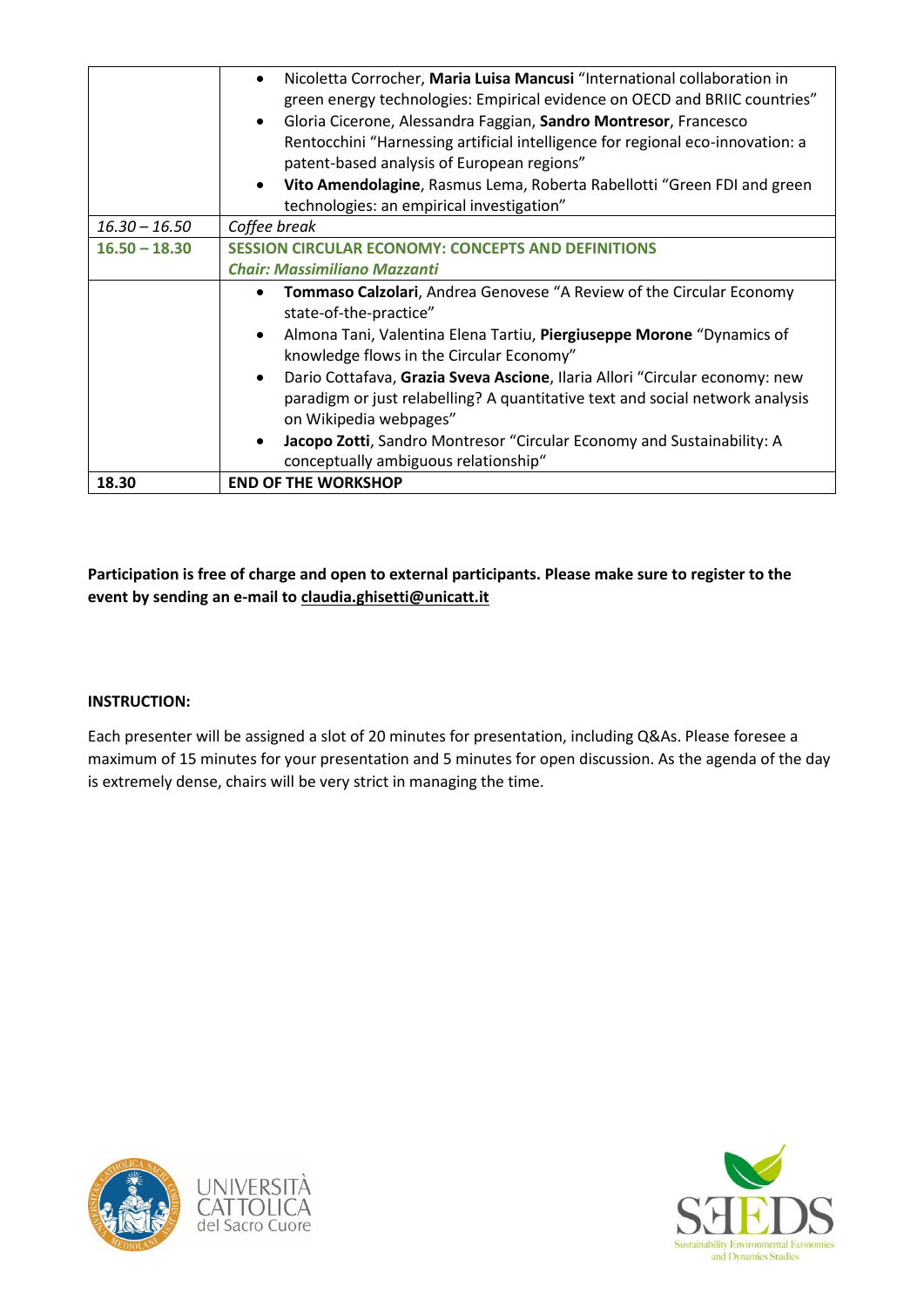### **HOW TO GET THERE:**

The event will be hosted by Università Cattolica del Sacro Cuore – Milan Campus, in Largo A. Gemelli 1 - 20123 Milano.

The closest Metro station are:

- Sant'Ambrogio (M2 Green line), 5 mins walk
- Cadorna (M1 Red line), 10 mins walk

The workshop takes place in room G.012 (Pio XII), in the main building of the University.

Enter the main entrance in Largo Gemelli 1 and follow the map below, the room is the one highlighted below.

Coffee breaks take place in room G.011 (Borsi). Lunch will be served at the internal Restaurant of the University.



In case of need feel free to contact Claudia Ghisetti: +393395039160 (*personal mobile phone*)